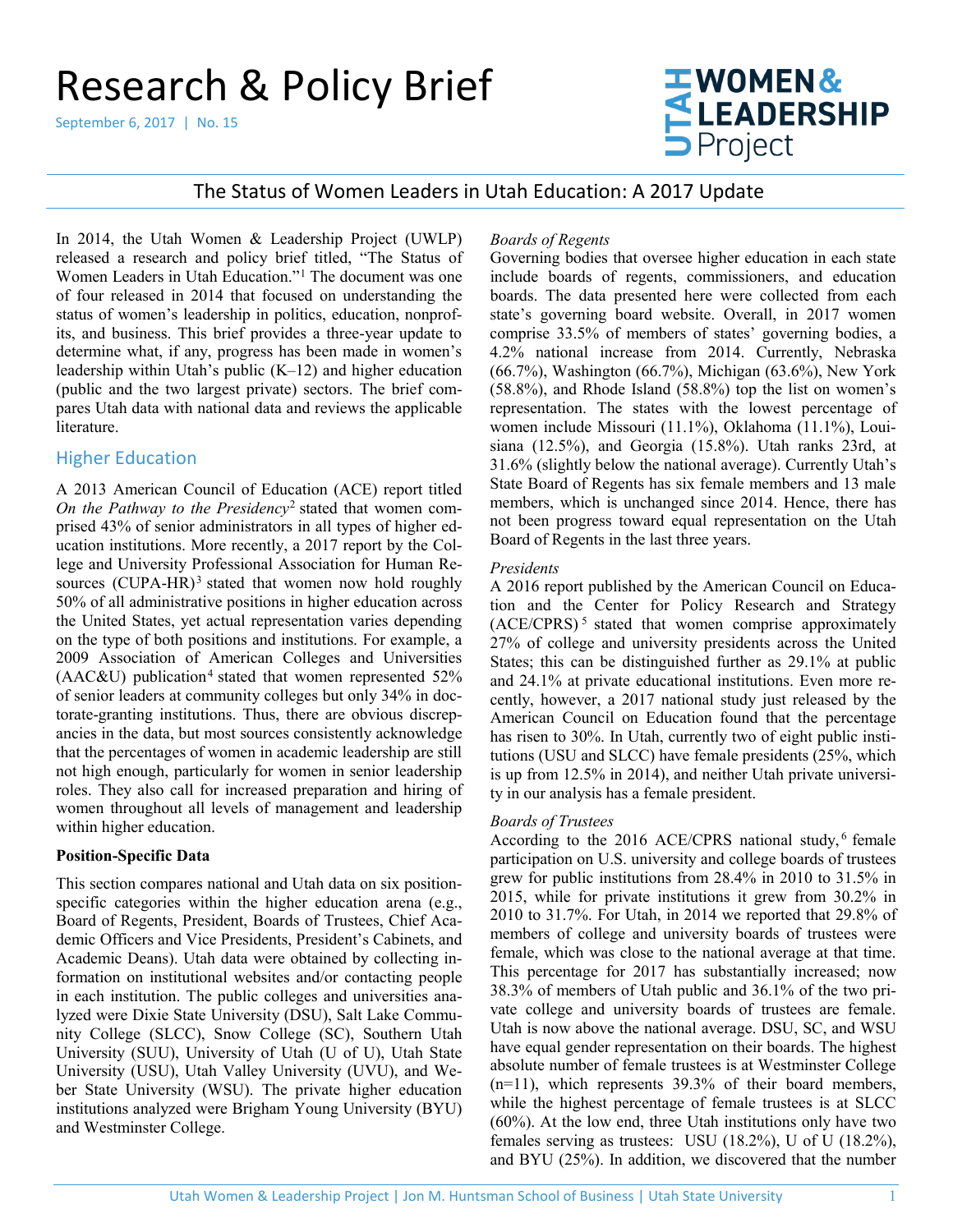of chair and vice-chair positions on Utah public boards of trustees filled by women has risen from 20% in 2014 to 35.3% in 2017.

#### *Chief Academic Officers & Vice Presidents*

An ACE/CPRS 2016 study<sup>[7](#page-4-6)</sup> reported that 43.6% of chief academic officers (CAOs) were female (an increase from 39.1% in 2013).<sup>[8](#page-4-7)</sup> In Utah, two of eight (25%) CAOs of public institutions (U of U and WSU) are women, which is the same as what we reported in 2014. A 2017 report by the College and University Professional Association for Human Resources (CUPA-HR) maintains that 42% of senior institutional officers at colleges and universities nationally are female, com-pared to 3[9](#page-4-8).3% in 2013.<sup>9</sup> This is the closest national data we can use for comparison with a vice president position. In 2014, 23.3% of vice presidents in Utah public institutions were women. There has been a decrease since 2014, as currently 19.6% of vice presidents (including CAOs) in Utah public institutions are women. DSU, SC, and USU currently have no female vice presidents, while the highest percentages are 40% (WSU) and 37.5% (U of U). The two private institutions have a combined percentage of 44.4% of women vice presidents.

#### *Presidential Cabinets*

The closest national comparison we can make to the gender distribution on presidential cabinets is the 42% of senior institutional officers reported above. Although these data are not an exact representation of presidential cabinets, they provide a fairly accurate snapshot of women in cabinet-level positions. As mentioned, Utah data were obtained by mining institutional websites or contacting individual institutions to determine cabinet composition. Support staff names were removed from the cabinet or council lists in tallying the data. Some institutions had "councils" that included more seats than a typical presidential cabinet, so these positions were removed from the tallies as well. It appears that approximately 27.4% of presidential cabinet members at the eight public institutions are female (up from 23% as reported in 2014). WSU tops the list, with 42.9% of presidential cabinet members being female, followed by UVU at 36.4%. Westminster has 54.5% female cabinet members, while BYU's percentage is 30%. SC (15.4%), DSU (21.4%), SLCC (25%), and USU (26.9%) are at the bottom.

## *Deans*

Academic deans are among key leadership positions within institutions of higher education. The CUPA-HR 2017 report suggests that the percentage of female deans in the nation increased from approximately 33% in 2001 to slightly over 40% in 2016.[10](#page-4-9) In Utah, 22.9% of academic deans in public institutions (down from 30.8% in 2014) and 31.6% in private institutions are women. However, there are substantial differences across Utah institutions. For example, the U of U and Westminster employ 47.4% and 60% female deans, respectively, with DSU at 28.6%, BYU at 21.4%, USU at 20%, SLCC at 16.7%, WSU at 14.3%, and SUU at 12.5%, while SC and UVU have none.

#### **Summary**

Table 1 provides an overview of the positions just discussed by gender. Overall, there are 80 females (30.1%) and 186 males (69.9%) serving in the most senior positions within Utah public higher education. This represents a slight increase of 2.3% since 2014. The total row in Table 1 does not double count individuals who serve in two of the categories.

| <b>Table 1: Top Positions in Utah Public Higher Education</b> |
|---------------------------------------------------------------|
| by Gender                                                     |

|                      | Female         | Male | <b>Total</b> | $\frac{0}{0}$<br>Female |
|----------------------|----------------|------|--------------|-------------------------|
| Board of Regents     | 6              | 13   | 19           | 31.6                    |
| Presidents           | 2              | 6    | 8            | 25.0                    |
| Board of Trustees    | 31             | 50   | 81           | 38.3                    |
| Chief Academic Of-   | $\mathfrak{D}$ | 6    | 8            | 25.0                    |
| ficers               |                |      |              |                         |
| Other Vice           | 7              | 31   | 38           | 18.4                    |
| Presidents           |                |      |              |                         |
| President's Cabinets | 29             | 77   | 106          | 27.4                    |
| Deans                | 16             | 54   | 70           | 22.9                    |
| Total <sup>11</sup>  | 80             | 186  | 266          | 30.1                    |

Figure 1 compares the Utah percentages in Table 1 with national percentages for all types of institutions (e.g., research, comprehensive, community college) found in the literature.

**Figure 1: Women in Academia by Position (Utah Public vs. Nation)** 



Utah has made some progress since 2014. Female representation has slightly increased in presidencies, board of trustee members and chairs, and in the composition of presidential cabinets at public institutions. Representation has remained steady on the Utah Board of Regents and with CAO represen-

Authors: Dr. Susan R. Madsen (Orin R. Woodbury Professor of Leadership & Ethics, Utah Valley University), Elizabeth Goryunova (Assistant Professor, University of Maine), and Ashlie Hew-Len (MBA Student, Utah Valley University) For questions and information: [uwlp@usu.edu](mailto:uwlp@usu.edu) or [www.utwomen.org](http://www.utwomen.org/)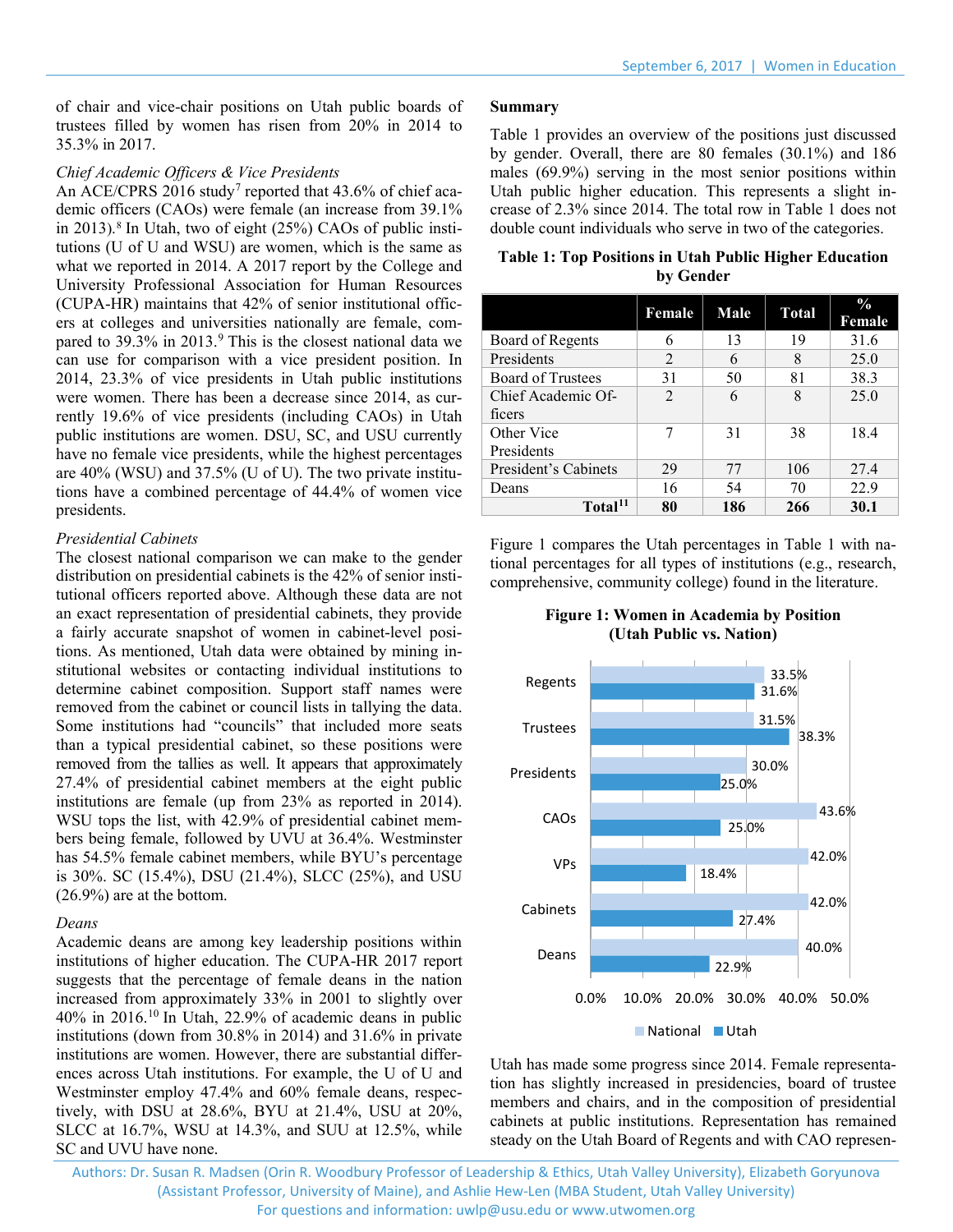tation, while decreasing in the overall percentages of vice presidents and academic deans in public colleges and universities around the state.

As a new feature for 2017, we also looked at the gender breakdown of top positions in the Utah System of Technical Colleges (USTC) and its eight campuses. The Commissioner and Associate Commissioner are both male, while the overall Board of Trustees has 15 seats with only two currently filled by women (13.3%). One of eight campus presidents is a woman (12.5%), and 23 of 96 (24.0%) campus governing board positions are filled by women. Overall, females comprise 23.1% of leadership positions within the USTC system and the campuses combined.

*Why is it important to have women in senior leadership positions in Utah colleges and universities?* The White House Project report answers this question in the following passage: *"*When we look at where women stand in the leadership ranks of academia, so much more is at stake than the mere numbers of women who have reached the top. The presence—or absence—of female academic leaders can have farreaching influences not only on the institutions themselves, but beyond that, on the scope of research and knowledge that affects us all. Studies have shown that when prominent female academics are involved in research, for example, it can affect the nature of both the questions that are asked and the findings. Women in senior faculty positions and top-level leadership positions in academia provide male students, faculty and staff an important opportunity to work with talented women—an experience that will prove increasingly valuable. . . . In addition, these women serve as powerful role models and mentors to younger women starting out on the path to leadership themselves. Thus, these leaders can serve to bring out the best in women of not only this generation but several generations to come." [12](#page-4-11)

*What is currently being done in Utah?* First, the Utah Women in Higher Education Network (UWHEN), founded in 2010, was created to inspire and prepare more Utah women for leadership in higher education [\(www.uwhen.org\)](http://www.uwhen.org/). Representatives from all public, most of the not-for-profit, and several for-profit institutions serve on the board of directors. Event and conference attendees report that these are making "a difference," but tracking actual promotions will be important in future years. Presidents Matthew Holland (UVU), Deneece Huftalin (SLCC), and Richard Williams (DSU) have served as presidential sponsors since its creation.

Second, national work is moving forward as well. UWHEN is an affiliate of the American Council on Education (ACE), which launched the "Moving the Needle: Advancing Women Leaders in Higher Education Leadership" campaign in 2016. This initiative aims to secure the commitment of higher educational leaders to achieve gender parity among the U.S. college and university chief executives by 2030.[13](#page-5-0) As of August 2017, the list of Utah higher education presidents who have joined this commitment includes Deneece Huftalin (SLCC), Matthew Holland (UVU), Stephen Morgan (Westminster), David Pershing (U of U), Gary Carlston (SC), Charles Wight (WSU), Richard Williams (DSU), Noelle Cockett (USU), Dave Woolstenhume (Utah System of Technical Colleges), Aaron Weight (Uintah Basin Technology College), Chad Campbell (Bridgerland Technology College), Brennan Wood (Southwest Technical College), and Richard Nielsen (Rocky Mountain University of Health Professions).<sup>[14](#page-5-1)</sup> In addition, on July 5, 2017, Utah Governor Gary R. Herbert issued a letter of support for this national initiative—the first governor in the United States to do so. The letter encourages public and private university and college presidents and trustees to provide opportunities to address women in leadership roles in higher education. UWHEN partners with the UWLP, the Women's Leadership Institute (WLI), and other organizations to broaden its influence in higher education around the state.

Finally, most institutions have women's networks and/or groups. Most participating campuses host women's seminars and gatherings for female employees. In addition, a few offer women-only leadership training and development, and all institutions are looking at ways to strengthen their efforts. Other community and nonprofit women and leadership programs welcome women from higher education settings to participate in their efforts and offerings. A list of Utah events and programs is located here: [https://www.usu.edu/uwlp/.](https://www.usu.edu/uwlp/events/upcoming-events)

# Public Education (K–12)

This section compares national and Utah data on the following leadership positions and/or categories within public education: Boards of Education, State Offices of Education Leadership, District Superintendents, District Staff Directors, and Principals. The majority of the Utah data was obtained from the extensive Utah 2016–2017 Educational Directory found online, [15](#page-5-2) as well as by accessing relevant websites. Researchers identified gender by looking at the names of individuals within specific positions listed. If names were not gender-specific, online searches of schools or district and state offices provided additional details.

## *Boards of Education*

In 2017, the *National Association of State Boards of Education* provided a list of each state's board of education membership by gender.<sup>[16](#page-5-3)</sup> It appears that 47.3% of state board members across the country are female (down 1.3% from 2014). In Utah, eight of 15 (53.3%) State Board of Education elected seats in 2016 were held by women; however, in 2017 that number moved to 11 of 15 (73.3%). This is a significant increase from past years and puts Utah among the highest states nationally for the percentage of women on state school boards. Currently the Utah State Charter School Board of Education has three of seven (42.9%) seats held by women.

Historically, only two sources of national data have reported the gender of school district board members. First, a 2002 report<sup>[17](#page-5-4)</sup> stated that  $38.9\%$  of board seats nationally were held by women at that time, with larger districts having higher percentages than smaller districts. However, a more recent 2010 National School Boards Association study[18](#page-5-5) (the latest data available) reported that 44% of school district board seats across the United States were held by women. Although a more recent report has not been published, this number has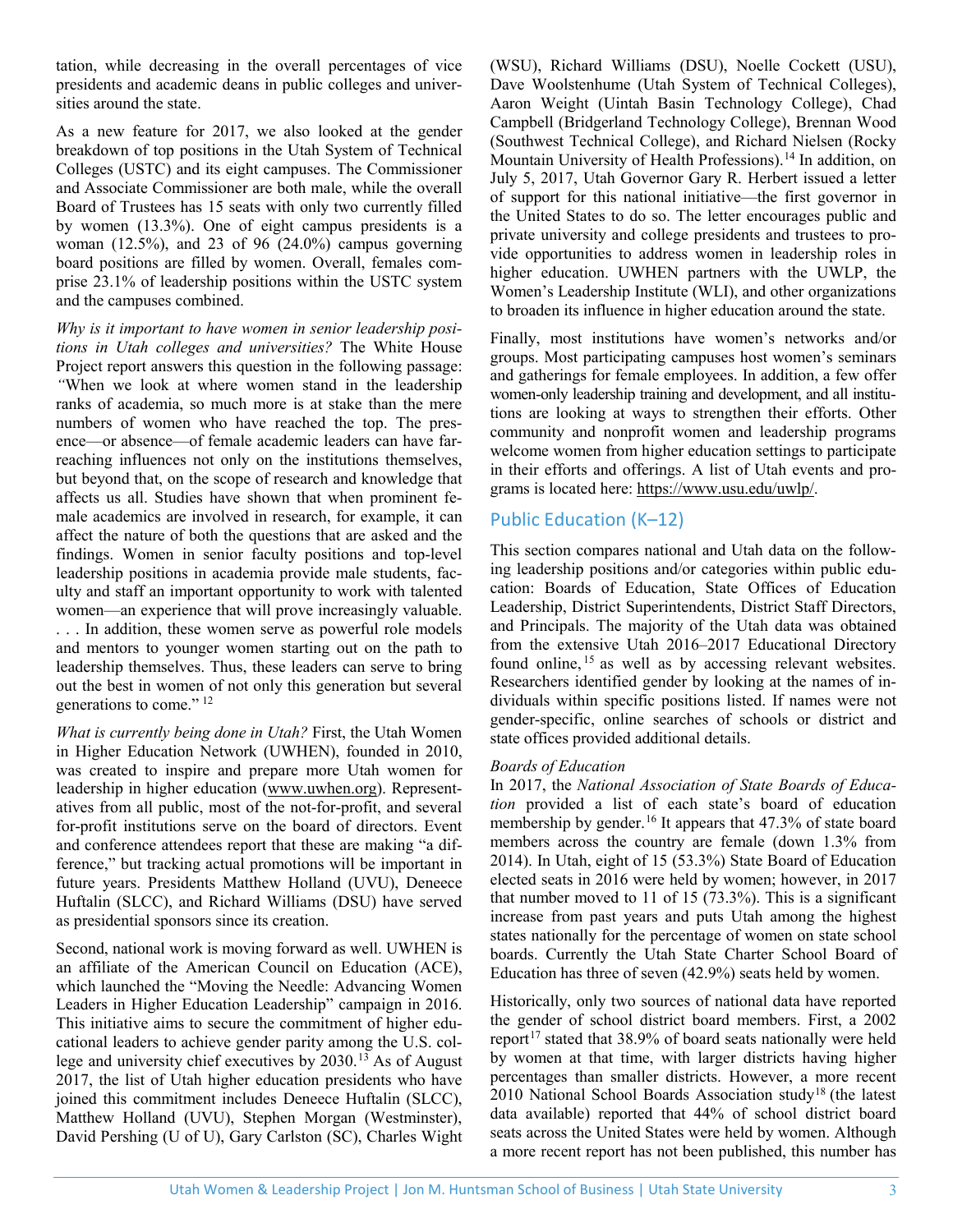most likely increased since 2010. Utah has 41 school districts throughout the state, and each district has an elected board of education, typically with either five or seven seats. The 2017 data reflect that, of the 234 total district board of education elected seats in Utah, women held 111. Hence, 47.4% of the 234 elected school district board positions are currently held by women, which is a 4.6% increase from the 42.8% reported in 2014.

## *State Offices of Education*

According to the 2017 Council of Chief State School Officers directory, 49% of the nation's state superintendents are now women (25 of the 51 total). This marks a significant increase from the 29% reported in 2013.<sup>[19](#page-5-6)</sup> In 2016, Sydnee Dickson was elected to lead the Utah State Board of Education (USBE) as the State Superintendent of Public Instruction; Dickson is only the second female in this position during the past 50 years. [20](#page-5-7) In terms of other leaders within statewide offices of education, researchers were unable to find national data that would provide a valid comparison to the Utah findings. However, within the state, all individuals listed on the USBE leadership organizational chart (superintendent, director, or officer) were tallied. In 2014, nine of the 23 individuals in these positions are women (39.1%). This percentage has increased to 65.2% with 15 of 23 leadership posts presently being held by women.

## *District Superintendents and Staff Directors*

The national School Superintendents Association recently published its 2016 Superintendent Salary & Benefits study<sup>[21](#page-5-8)</sup> that tracks the demographics and other elements for district superintendents nationwide. Based on 1392 responses (15% response rate) the study reports 23% females among district superintendents. However, according to the *Study of the American Superintendent 2015 Mid-Decade Update,* 27% of district superintendents across the country are women (the most recent data).[22](#page-5-9) Today in Utah, only 12.2% (5 of 41) superintendents are female; the ratio has not changed since 2014. The district-level staff directors in all 41 of the school districts across the state were also tallied this year, and 36.2% are female, an increase of 1.1% from the numbers that were reported in 2014. National comparison data for these directors could not be found.

Table 2 provides an overview of the positions just discussed. Overall, there are 228 females (41.5%, compared to 37.3% in 2014) and 321 males (58.5%, compared to 62.7% in 2014) serving in the leadership ranks of the positions just outlined within Utah public education. Figure 2 compares the percentages outlined in Table 2 on three of the positions with the national comparisons outlined in the existing literature already presented.

|           |  |  |  | <b>Table 2: Utah State and District Leadership</b> |
|-----------|--|--|--|----------------------------------------------------|
| by Gender |  |  |  |                                                    |

|                            | Female | Male                     | <b>Total</b> | $\frac{0}{0}$<br>Female |
|----------------------------|--------|--------------------------|--------------|-------------------------|
| State Board of             | 11     | $\overline{\mathcal{A}}$ | 15           | 73.3                    |
| Education                  |        |                          |              |                         |
| <b>State Charter Board</b> | 3      | 4                        | 7            | 42.9                    |
| of Education               |        |                          |              |                         |
| Utah State Office          | 15     | $\mathsf{\ }$            | 23           | 65.2                    |
| Leadership                 |        |                          |              |                         |
| District Boards of         | 111    | 123                      | 234          | 47.4                    |
| Education                  |        |                          |              |                         |
| <b>District</b>            | 5      | 36                       | 41           | 12.2                    |
| Superintendents            |        |                          |              |                         |
| District Staff             | 83     | 146                      | 229          | 36.2                    |
| <b>Directors</b>           |        |                          |              |                         |
| <b>Total</b>               | 228    | 321                      | 549          | 41.5                    |

## **Figure 2: State and District Boards of Education & Superintendents by Gender (Utah vs. Nation)**



# *School Principals and Assistant Principals*

According to a 2017 *National Center for Education Statistics* report, "54 percent of public school principals were female. Relatively more primary school principals were female (68 percent) than were middle, high, or combined school principals (40 percent, 33 percent, and 42 percent, respectively)."[23](#page-5-10) Currently, in Utah, 43.2% of public school principals overall are women; 56.1% of elementary school principals are women, a 3.7% increase from 2014, while the number of female middle/junior high school principals increased slightly from 32.4% in 2014 to 34.3% in 2017. Women also comprise 19.2% of high school principals (0.3% down from 2014). In addition, women comprise 51.8% of principals in specialty schools. In terms of assistant principals, no national data could be located, but in Utah, female assistant principals in high schools have increased from 28.7% to 31.1% in three years, while in middle/junior high schools the increase was from 38.9% to 41.0% (see Table 3 for additional details).

Authors: Dr. Susan R. Madsen (Orin R. Woodbury Professor of Leadership & Ethics, Utah Valley University), Elizabeth Goryunova (Assistant Professor, University of Maine), and Ashlie Hew-Len (MBA Student, Utah Valley University) For questions and information: [uwlp@usu.edu](mailto:uwlp@usu.edu) or [www.utwomen.org](http://www.utwomen.org/)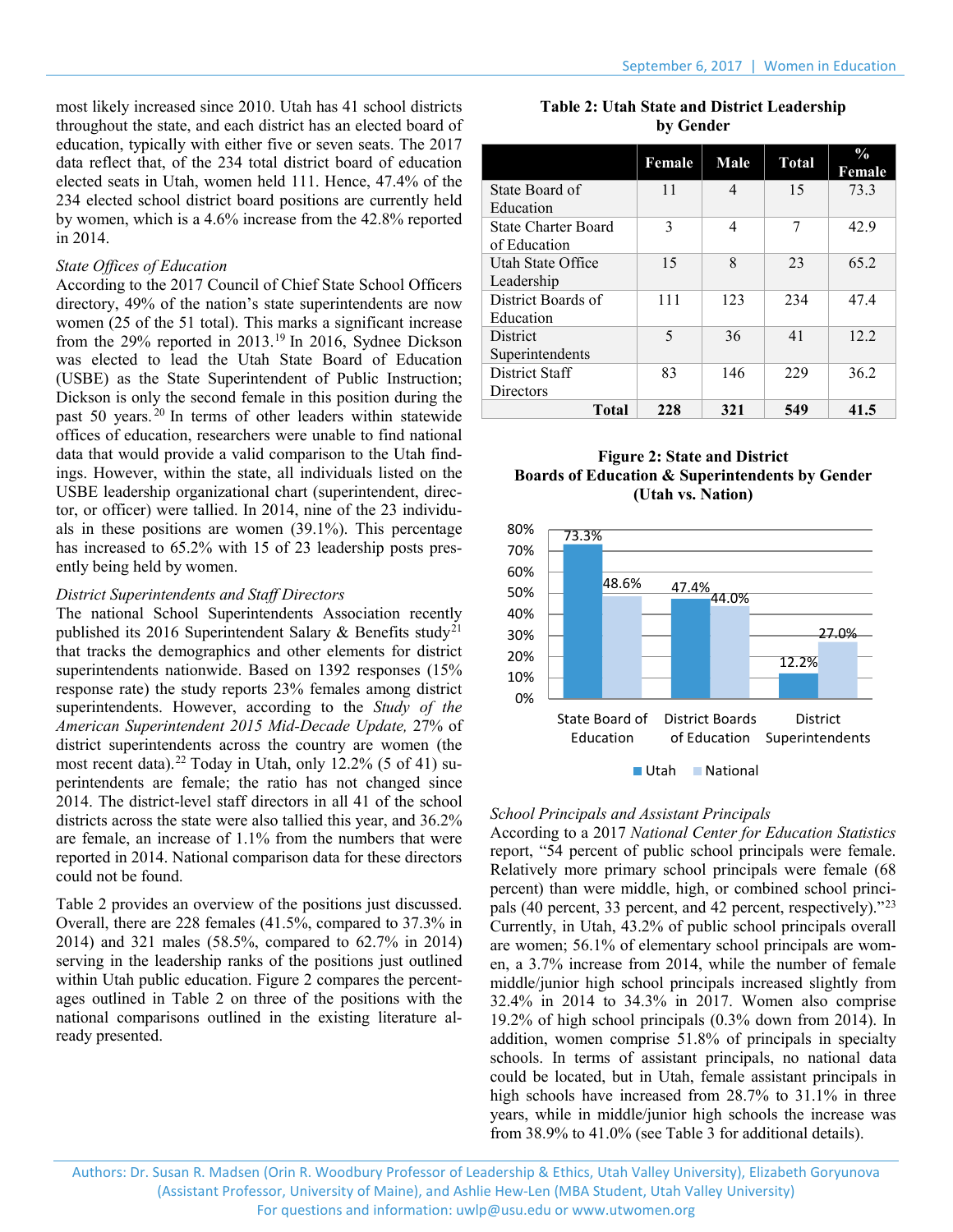|                             | Female | Male | <b>Total</b> | $\frac{0}{0}$<br>Female |
|-----------------------------|--------|------|--------------|-------------------------|
| High School                 | 24     | 101  | 125          | 19.2                    |
| Principals                  |        |      |              |                         |
| High School                 | 69     | 153  | 222          | 31.1                    |
| <b>Assistant Principals</b> |        |      |              |                         |
| Middle/Junior High          | 49     | 94   | 143          | 34.3                    |
| Principals                  |        |      |              |                         |
| Middle/Junior High          | 73     | 105  | 178          | 41.0                    |
| <b>Assistant Principals</b> |        |      |              |                         |
| <b>Elementary School</b>    | 300    | 235  | 535          | 56.1                    |
| Principals                  |        |      |              |                         |
| Specialty School            | 29     | 27   | 56           | 51.8                    |
| Principals/Directors        |        |      |              |                         |
| Total                       | 544    | 715  | 1259         | 43.2                    |

# **Table 3: Utah School Principals and Assistant Principals by Gender**

Overall, 43.2% of principals and assistant principals in Utah are women (a slight increase from 41.1% in 2014), which is still behind the 54% reported nationwide. Figure 3 compares the percentages outlined in Table 3 with the positions for which national comparison data could be located.

# **Figure 3: Utah School Principals by Gender (Utah vs. Nation)**

<span id="page-4-2"></span><span id="page-4-1"></span><span id="page-4-0"></span>

<span id="page-4-7"></span><span id="page-4-6"></span><span id="page-4-5"></span><span id="page-4-4"></span><span id="page-4-3"></span>In summary, during the last three years, female representation on the Utah State Board of Education, school district's boards of education, leadership within the USBE, district level staff directors, high school assistant principals, middle/junior high principals and assistant principals, and elementary school principals has slightly increased. Although Utah is still not on par with the national percentages, in most areas progress has been made.

# <span id="page-4-10"></span><span id="page-4-9"></span><span id="page-4-8"></span>**Conclusion**

<span id="page-4-11"></span>Ensuring that women are well represented as educational leaders will be imperative to meet the impending challenges before Utahns today. New pathways to better decision making have been forged through women's diverse leadership styles and focus on inclusiveness and cooperation.<sup>24</sup> In addition, their presence provides female role models for staff and students.<sup>[25](#page-5-12)</sup> Their focus on developing others has been shown to deeply enrich the programs and institutions of which they

are a part. The research continues to report that truly diverse and inclusive leadership teams produce more creative, innovative, productive, and effective results.<sup>26</sup>

Extraordinary challenges continue to plague public and higher education institutions in Utah and the United States, and strong leaders with outstanding capabilities are needed more than ever to help schools, colleges, and universities meet these challenges. Within the constantly changing national and state educational environments, leaders must have an exceptional and diverse set of capabilities and competencies to help their institutions rise to new levels of excellence and innovation. Yet, schools, colleges, and universities continue to struggle more than ever to find qualified, effective leaders not only to take the helms of their organizations, but also to move into other important leadership positions therein. Hence, finding, preparing, and supporting future educational leaders is imperative for the future of Utah. In fact, it is critical that Utah leaders and residents encourage and prepare all talented individuals—men and women—to take up this challenge by stepping forward to become leaders within the state's education system and schools.

<sup>1</sup> Madsen, S. R., Fischer, B., & Backus, C. (2014, March 31). The status of women leaders in Utah education. Research & Policy Brief No. 3, Utah Women & Leadership Project. Retrieved from

[https://www.usu.edu/uwlp/files/briefs/8-status-of-women-leaders-in](https://www.usu.edu/uwlp/files/briefs/8-status-of-women-leaders-in-utah-education.pdf)[utah-education.pdf](https://www.usu.edu/uwlp/files/briefs/8-status-of-women-leaders-in-utah-education.pdf)

 $2 Kim, Y. M., Cook, B. J., American Council on Education. (2013). On$ the pathway to the presidency 2013: Characteristics of higher education's senior leadership. Washington, DC: American Council on Education.

<sup>3</sup> Bichsel, J., & McChesney, J. (2017, March 2). Pay and representation of racial /ethnic minorities in higher education administrative positions: The century so far*.* Research report. *CUPA-HR*.

doi:10.13140/RG.2.2.14076.95365

<sup>5</sup> Johnson, H. L. (2016). Pipelines, pathways, and institutional leadership: An update on the status of women in higher education. *American Council on Education and the Center for Policy Research and Strategy*. Retrieved from [http://www.acenet.edu/news-room/Documents/Higher-](http://www.acenet.edu/news-room/Documents/Higher-Ed-Spotlight-Pipelines-Pathways-and-Institutional-Leadership-Status-of-Women.pdf)[Ed-Spotlight-Pipelines-Pathways-and-Institutional-Leadership-Status](http://www.acenet.edu/news-room/Documents/Higher-Ed-Spotlight-Pipelines-Pathways-and-Institutional-Leadership-Status-of-Women.pdf)[of-Women.pdf](http://www.acenet.edu/news-room/Documents/Higher-Ed-Spotlight-Pipelines-Pathways-and-Institutional-Leadership-Status-of-Women.pdf)

<sup>6</sup> Johnson, H. L. (2016).

 $\overline{a}$ 

 $^7$  Johnson, H. L. (2016). 8 College and University Professional Association for Human Resources (CUPA-HR). (2013). Administrators in higher education survey: For the 2012–13 academic year [Data file]. Knoxville, TN: Survey Publisher. <sup>9</sup> Bichsel, J., & McChesney, J. (2017, March 2).

<sup>10</sup> Bichsel, J., & McChesney, J. (2017, March 2).

<sup>11</sup> There is overlap in some categories, so the total does not equal the numbers within the columns. For example, a vice president also serves on the president's cabinet, so the total only includes the real number of positional leaders in the state.

<sup>12</sup> Wilson, M. (2009). The White House project report: Benchmarking women's leadership (p. 16). Retrieved from

[http://www.in.gov/icw/files/benchmark\\_wom\\_leadership.pdf](http://www.in.gov/icw/files/benchmark_wom_leadership.pdf)

<sup>4</sup> Hall, C. C. I. (2009). Learning from number two: Diversity in community college leadership. *On Campus with Women, 28*(2). Retrieved fro[m http://www.aacu.org/ocww/volume38\\_2/national.cfm](http://www.aacu.org/ocww/volume38_2/national.cfm)